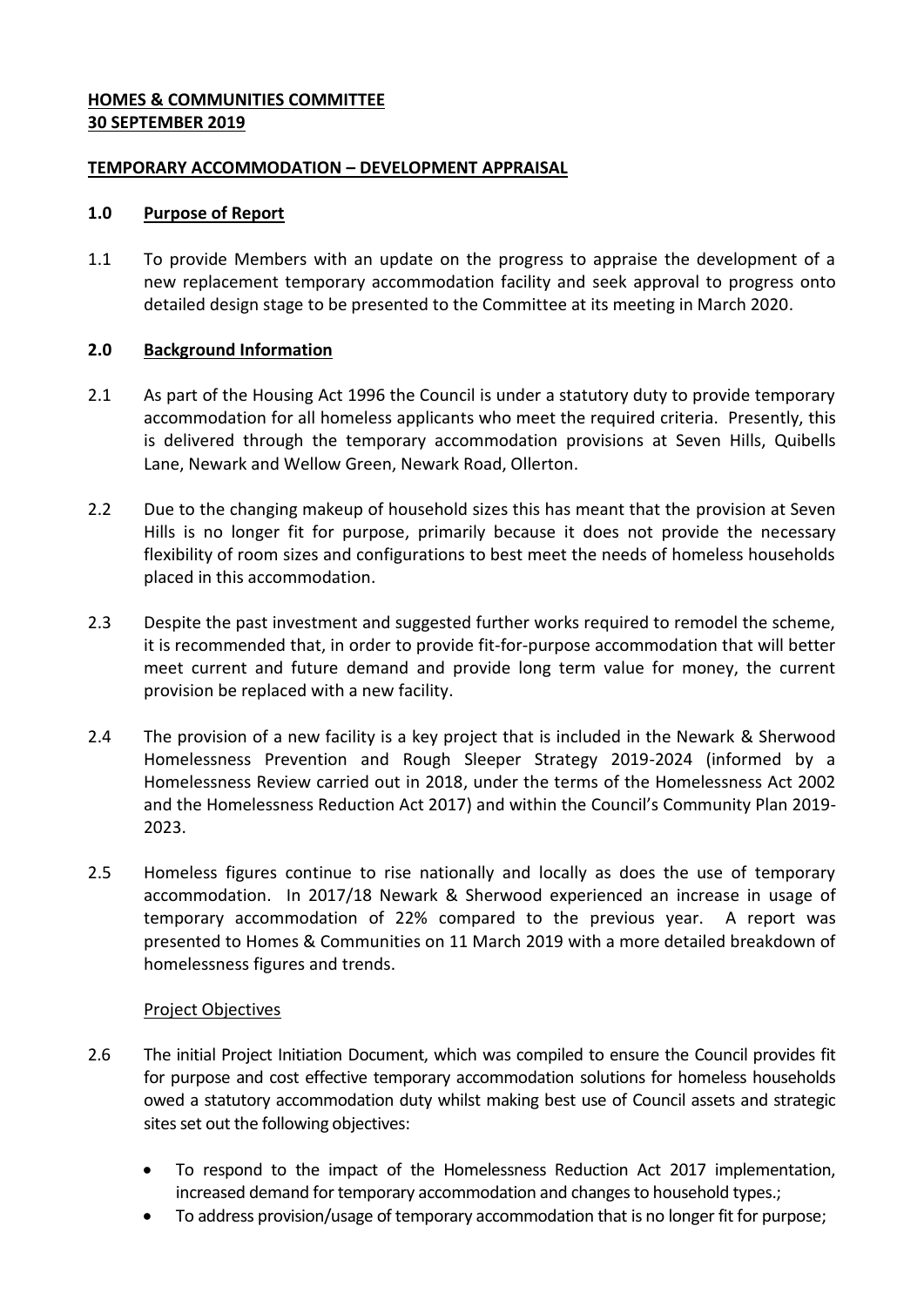- To make best use of a strategic site allocated for housing at Quibells Lane;
- To make best of council assets and address affordable warmth concerns at Wellow Green *(to be considered in a separate report to members);*
- To explore/maximize capital funding opportunities (LGA, MHCLG and Homes England) ;
- Explore opportunities in relation to income management and a revised operating model.

# 2.7 Options

As reported to Homes and Communities Committee on 11 March 2019, three options have been considered in respect of the current provision at Seven Hills, Quibells Lane:

- **Option 1**: Stay the same. This would see continued usage of the current provision, which has 12 decommissioned units, does not meet local need/household size and is not considered fit for purpose. This option therefore presents risks of legal challenge on suitability grounds and does not deliver the project objectives.
- **Option 2:** Reconfiguration. The estimated capital investment required to carry out remodeling works to provide 11 x bedsits and 9 x 2 roomed units is approximately £329,000. This is not considered to meet the project objectives either as it does not make best use of Council assets and the strategic site that is allocated for additional housing at Quibells Lane.
- **Option 3:** A new temporary accommodation facility is the preferred option as detailed in the development appraisal. (The development appraisal attached at **Appendix A** is an exempt document at Item No. 12 on the Agenda.)

### **3.0 Proposal: Option 3 - A New Temporary Accommodation Facility**

- 3.1 Members will be aware from the previous report presented in March 2019 that the Council's successful bid to the LGA Housing Advisor Fund secured 20 days consultancy support from Neil Moorland Consultants Ltd to work with the Project Team and produce the attached development appraisal. To support and inform this work, particularly the objective to make best use of the remainder site for additional housing, HTA Design LLP were commissioned to carry out a capacity study. (The capacity study attached at **Appendix B** is an exempt document at Item 12 on the Agenda.)
- 3.2 This report recommends to Members that Option 3 be progressed onto detailed design. This would require procurement of a multi-disciplinary design and construction service. The cost of this consultancy can be capitalised into the capital budget.
- 3.3 The cost to progress Option 3 to the next stage is estimated to be approximately £280,000, using a traditional design and procurement route, with the total cost of a new facility coming to £3.6m as set out in the financial appraisal below. It should be noted that at this viability stage. The high level budget figures (provided in **Appendix C** attached as an exempt document at Item 12 on the Agenda) have not been competitively tendered.
- 3.4 The capital costs identified are calculated without any grant funding. Further to discussions with Homes England it has been indicated that the development of new temporary accommodation scheme would be eligible for housing grant through the Affordable Homes Programme, subject to a successful bid. In terms of context to potential grant levels, the Council has achieved a grant rate of up to £40,000 per unit for phases 1 and 2 of the Council's housing development programme (which could total £800,000.00), these figures are only indicative at this stage and would be subject to a successful bid.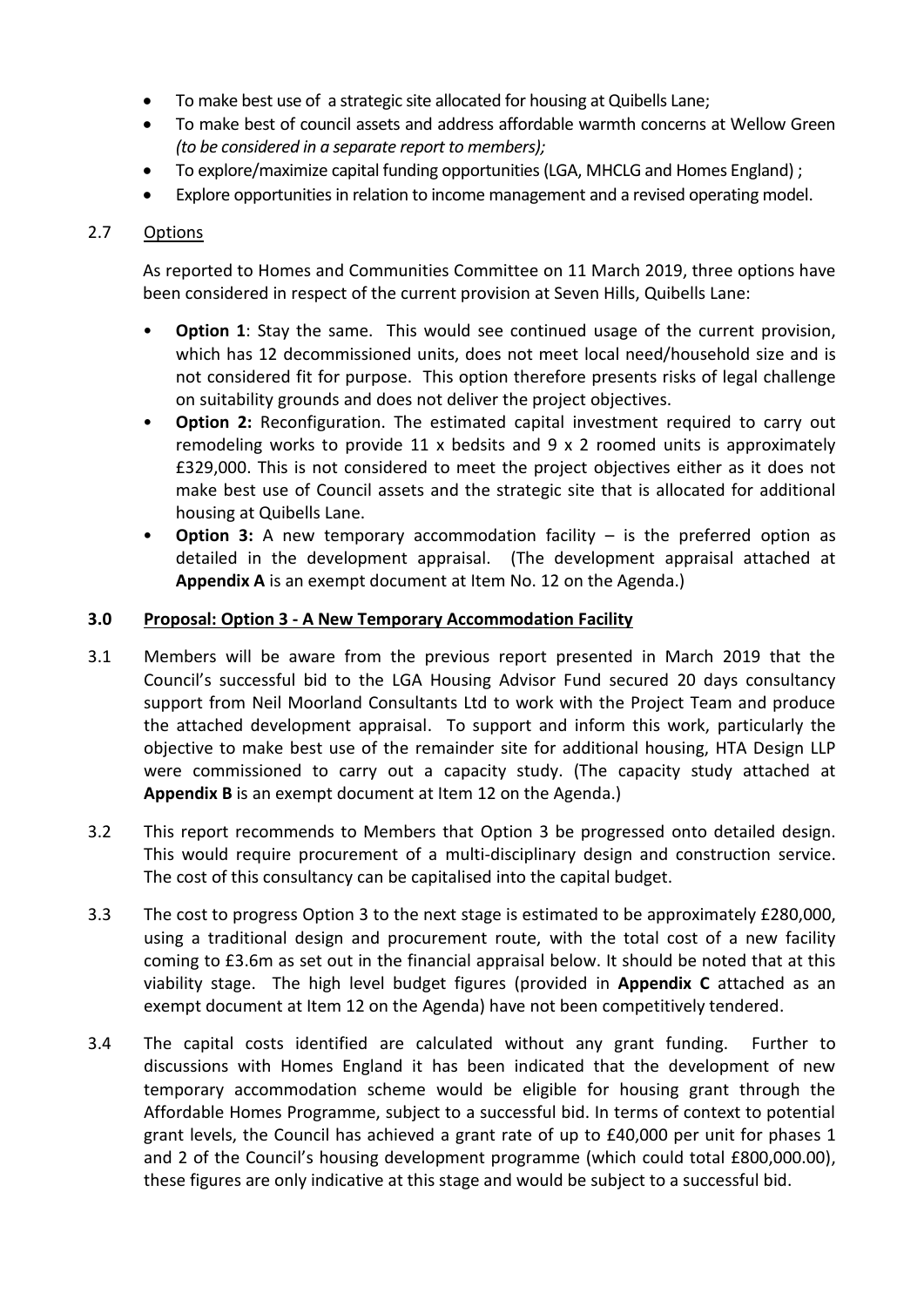### Future Operating Model

3.5 It is recommended within the development appraisal that the Council source additional support to review and amend the operating model for the new temporary accommodation facility. In particular a review of the occupational agreements, rent model, support models, measuring and evidence impact of the service provision and resident engagement. It is therefore proposed that this be incorporated into the specification for appointing a multidisciplinary design team with a funding contribution being made from the Council's Homelessness Reserve, if required.

# Additional Housing

- 3.6 From the capacity study undertaken by HTA it shows that the site has capacity to deliver 6 additional units. The area of land the units sit on is within the ownership of the Housing Revenue Account (HRA).
- 3.7 If delivered as affordable housing units these can be captured within the later phases of approved 5 year HRA Council housing development programme, where capital finance has already been committed and therefore there would not be a requirement for additional finance through the temporary accommodation project.
- 3.8 The Seven Hills hostel and land surrounding it (in the Council's and Severn Trents ownership) is an allocated site in the Council's 'Allocations & Development Management Development Plan Document' for residential development providing around 86 dwellings - Policy NUA/Ho/2 Newark Urban Area - Housing Site 2. Whilst the site allocation policy does not explicitly require replacement provision of the hostel to occur elsewhere, this is implicitly reflected through the indicative level of development identified for the site. The principle of the six additional units would be consistent with the allocation of the site for housing, however should the emerging hostel scheme be pursued then it is unlikely that the remaining allocation would be able to support a level of development which approaches the 86 dwellings currently identified in the Plan. It is also at this stage unclear whether the new hostel units would be able to be counted as 'housing' for the purposes of maintaining a five year housing land supply. However this does not necessarily represent an unresolvable constraint from a planning perspective, with there being clear social benefits associated with the redevelopment and providing that the remaining Severn Trent land could be delivered independently. The ongoing review of the Allocations & Development Management DPD also offers the opportunity to amend the site allocation policy to better reflect the emerging hostel proposals. This review process will be progressed over the next year to year and a half.
- 3.9 It should also be noted that an alternative design layout, to maximise the sites potential in respect of additional housing whilst protecting the integrity and design of a new temporary accommodation facility, is currently being considered by the Council and HTA.

# **4.0 Equalities Implications**

4.1 An Equality Impact Assessment (EIA) to fully assess any equalities implications will be considered as part of the detailed designs and recommendations that are put forward for committee's consideration.